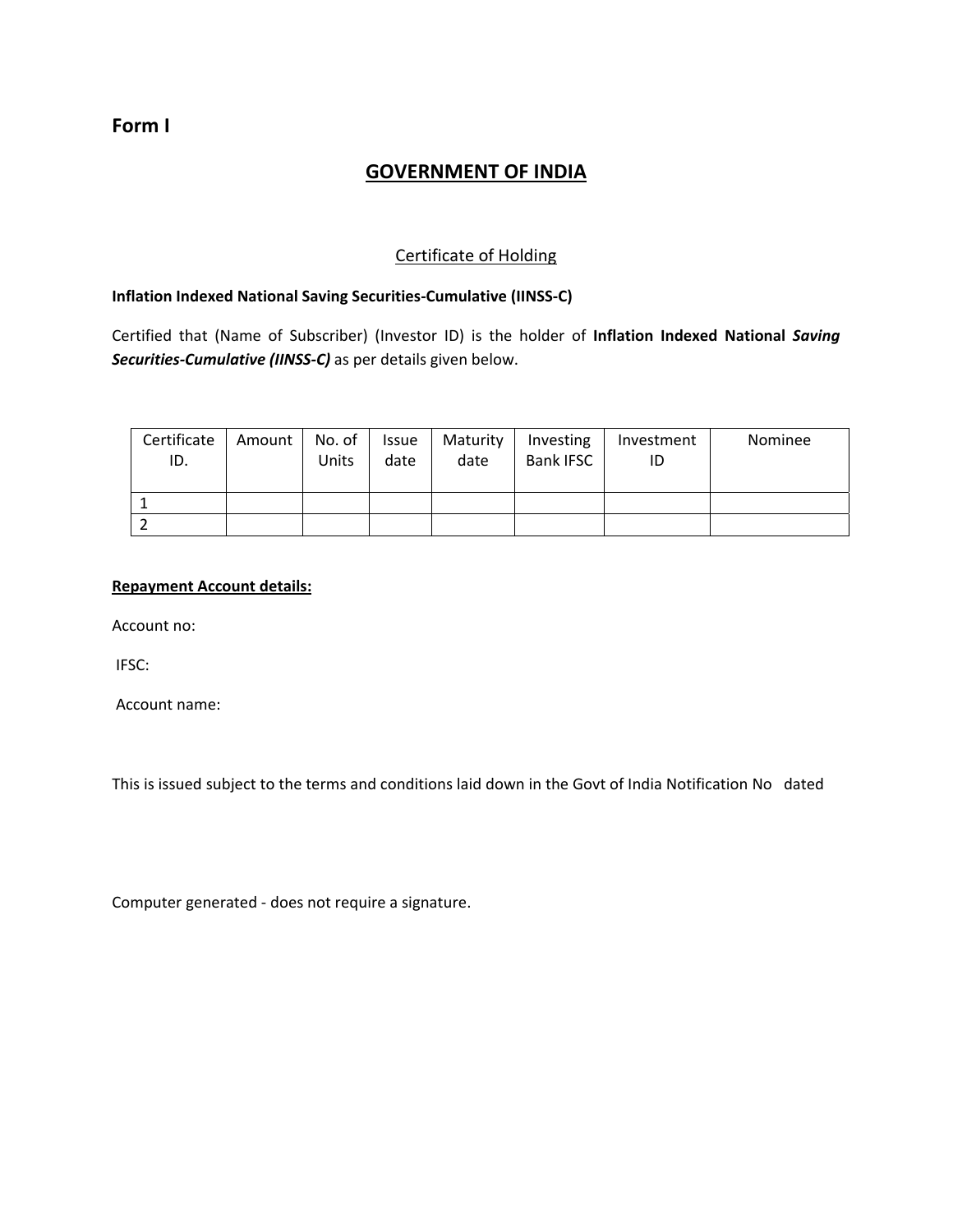FORM – IINSS-C

< Name of the bank > < Name of the branch>

Application Number

### **APPLICATION FORM FOR INFLATION INDEXED NATIONAL SAVINGS SECURITY – CUMULATIVE (IINSS-C)**

(Put √ wherever required. Fields with '\*' are mandatory)

| For Office use only                           |                                                   |  |           |                           |  |  |  |                   |            |  |     |             |  |                                                |  |                    |  |  |  |  |  |  |
|-----------------------------------------------|---------------------------------------------------|--|-----------|---------------------------|--|--|--|-------------------|------------|--|-----|-------------|--|------------------------------------------------|--|--------------------|--|--|--|--|--|--|
|                                               | Date of receipt of<br>Application<br>(DD/MM/YYYY) |  |           | <b>BLA No.</b><br>CIF No. |  |  |  |                   |            |  | No. | Certificate |  | Date of Credit to Govt.<br>A/C<br>(DD/MM/YYYY) |  |                    |  |  |  |  |  |  |
|                                               |                                                   |  |           |                           |  |  |  |                   |            |  |     |             |  |                                                |  |                    |  |  |  |  |  |  |
|                                               | <b>Branch Name &amp; Code</b>                     |  |           |                           |  |  |  |                   |            |  |     |             |  |                                                |  |                    |  |  |  |  |  |  |
|                                               |                                                   |  |           |                           |  |  |  |                   |            |  |     |             |  |                                                |  |                    |  |  |  |  |  |  |
|                                               |                                                   |  |           |                           |  |  |  |                   |            |  |     |             |  |                                                |  |                    |  |  |  |  |  |  |
| Applicant(s) name(s) [in block letters]       |                                                   |  |           |                           |  |  |  |                   |            |  |     |             |  |                                                |  |                    |  |  |  |  |  |  |
|                                               |                                                   |  |           |                           |  |  |  |                   |            |  |     |             |  |                                                |  |                    |  |  |  |  |  |  |
| 1 <sup>st</sup> Applicant: Mr/Mrs/Ms          |                                                   |  |           |                           |  |  |  |                   |            |  |     |             |  |                                                |  |                    |  |  |  |  |  |  |
| Last Name<br><b>First Name</b><br>Middle Name |                                                   |  |           |                           |  |  |  |                   |            |  |     |             |  |                                                |  |                    |  |  |  |  |  |  |
|                                               |                                                   |  |           |                           |  |  |  |                   |            |  |     |             |  |                                                |  |                    |  |  |  |  |  |  |
| 2 <sup>nd</sup> Applicant: Mr/Mrs/Ms          |                                                   |  |           |                           |  |  |  |                   |            |  |     |             |  |                                                |  |                    |  |  |  |  |  |  |
| Last Name                                     |                                                   |  |           |                           |  |  |  | <b>First Name</b> |            |  |     |             |  |                                                |  | Middle Name        |  |  |  |  |  |  |
|                                               |                                                   |  |           |                           |  |  |  |                   |            |  |     |             |  |                                                |  |                    |  |  |  |  |  |  |
| 3rd Applicant: Mr/Mrs/Ms                      |                                                   |  |           |                           |  |  |  |                   |            |  |     |             |  |                                                |  |                    |  |  |  |  |  |  |
|                                               | <b>First Name</b><br>Middle Name<br>Last Name     |  |           |                           |  |  |  |                   |            |  |     |             |  |                                                |  |                    |  |  |  |  |  |  |
| Guardian: Mr/Mrs/Ms                           |                                                   |  |           |                           |  |  |  |                   |            |  |     |             |  |                                                |  |                    |  |  |  |  |  |  |
|                                               |                                                   |  | Last Name |                           |  |  |  | First Name        |            |  |     |             |  |                                                |  | Middle Name        |  |  |  |  |  |  |
|                                               |                                                   |  |           |                           |  |  |  |                   |            |  |     |             |  |                                                |  |                    |  |  |  |  |  |  |
| Guardian's relationship with minor [ ] Father |                                                   |  |           |                           |  |  |  |                   | [ ] Mother |  |     |             |  |                                                |  | [ ] Legal Guardian |  |  |  |  |  |  |
|                                               |                                                   |  |           |                           |  |  |  |                   |            |  |     |             |  |                                                |  |                    |  |  |  |  |  |  |
|                                               |                                                   |  |           |                           |  |  |  |                   |            |  |     |             |  |                                                |  |                    |  |  |  |  |  |  |
|                                               |                                                   |  |           |                           |  |  |  |                   |            |  |     |             |  |                                                |  |                    |  |  |  |  |  |  |
|                                               |                                                   |  |           |                           |  |  |  |                   |            |  |     |             |  |                                                |  |                    |  |  |  |  |  |  |
| Mother's maiden name                          |                                                   |  |           |                           |  |  |  |                   |            |  |     |             |  |                                                |  |                    |  |  |  |  |  |  |
|                                               |                                                   |  | Last Name |                           |  |  |  | First Name        |            |  |     |             |  |                                                |  | Middle Name        |  |  |  |  |  |  |
| Communication address of the applicant:       |                                                   |  |           |                           |  |  |  |                   |            |  |     |             |  |                                                |  |                    |  |  |  |  |  |  |
|                                               |                                                   |  |           |                           |  |  |  |                   |            |  |     |             |  |                                                |  |                    |  |  |  |  |  |  |
| Telephones (office/residence)                 |                                                   |  |           |                           |  |  |  |                   |            |  |     |             |  |                                                |  |                    |  |  |  |  |  |  |
|                                               |                                                   |  |           |                           |  |  |  |                   |            |  |     |             |  |                                                |  |                    |  |  |  |  |  |  |

 $\overline{a}$ 

<span id="page-1-0"></span> $1$  ##Any one of these documents and in case of multiple investments by the same individual, the same ID should be provided.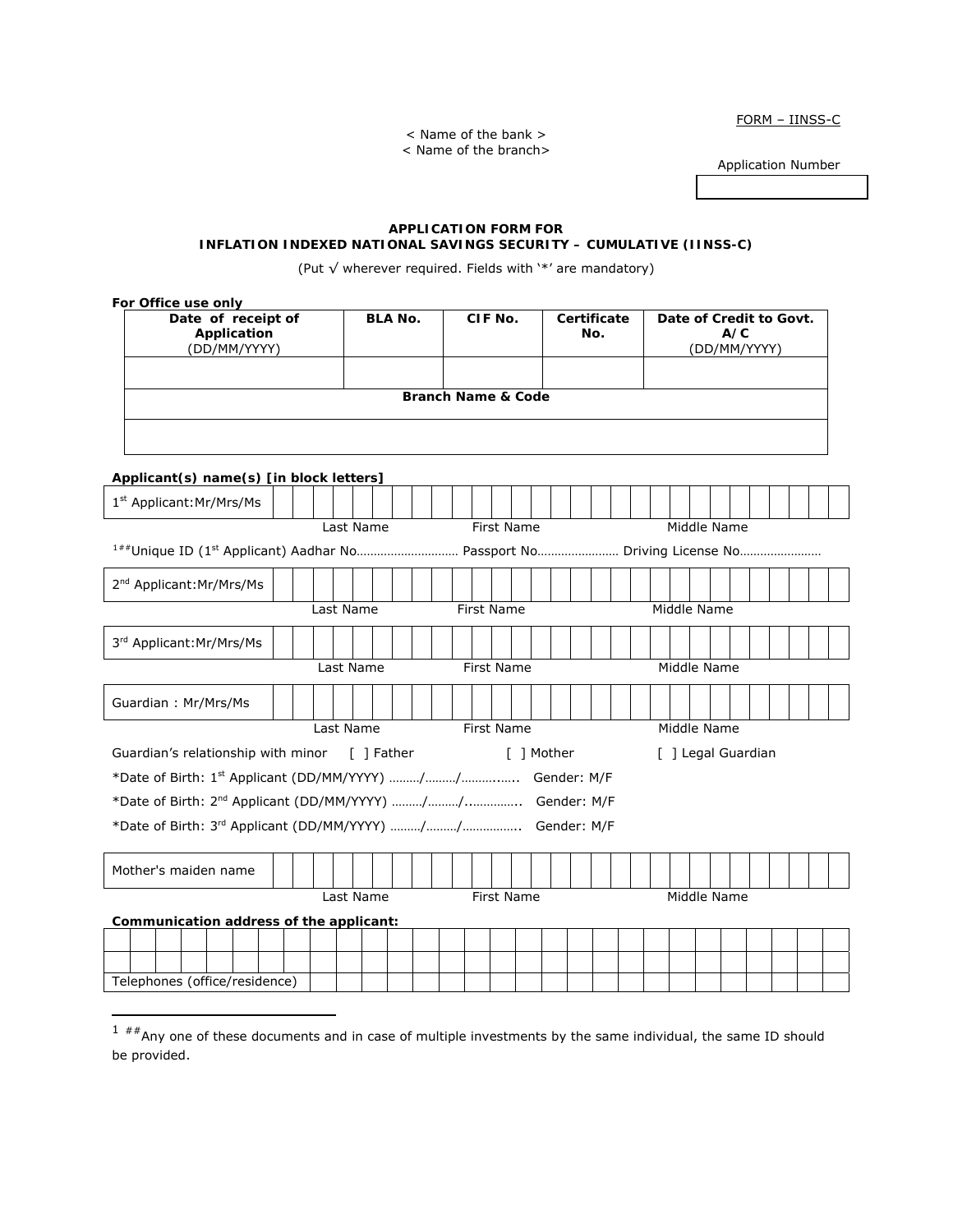| <b>Email Address</b>                                                                                               |                                                  |            |  |                                                    |                             |  |  |  |  |                            |  |  |  |                            |  |  |  |
|--------------------------------------------------------------------------------------------------------------------|--------------------------------------------------|------------|--|----------------------------------------------------|-----------------------------|--|--|--|--|----------------------------|--|--|--|----------------------------|--|--|--|
|                                                                                                                    | Status: [ ] Resident Individual                  |            |  |                                                    | $[$ ] HUF                   |  |  |  |  |                            |  |  |  |                            |  |  |  |
|                                                                                                                    | [ ] On behalf of minor                           |            |  |                                                    |                             |  |  |  |  | [ ] Charitable Institution |  |  |  |                            |  |  |  |
|                                                                                                                    | [ ] Power of Attorney holder [ ] University      |            |  |                                                    |                             |  |  |  |  |                            |  |  |  |                            |  |  |  |
|                                                                                                                    |                                                  |            |  |                                                    |                             |  |  |  |  |                            |  |  |  |                            |  |  |  |
| <b>Mode of Holding:</b>                                                                                            |                                                  |            |  | [ ] Single [ ] Joint [ ] Anyone or Survivor        |                             |  |  |  |  |                            |  |  |  |                            |  |  |  |
|                                                                                                                    | Mode of subscription: [ ] Cash [ ] Cheque/DD     |            |  |                                                    |                             |  |  |  |  |                            |  |  |  |                            |  |  |  |
|                                                                                                                    |                                                  |            |  |                                                    |                             |  |  |  |  |                            |  |  |  |                            |  |  |  |
|                                                                                                                    |                                                  |            |  | (DD/MM/YYYY)                                       |                             |  |  |  |  |                            |  |  |  |                            |  |  |  |
|                                                                                                                    |                                                  |            |  |                                                    |                             |  |  |  |  |                            |  |  |  |                            |  |  |  |
|                                                                                                                    |                                                  |            |  |                                                    |                             |  |  |  |  |                            |  |  |  |                            |  |  |  |
| *Bank details of 1 <sup>st</sup> Applicant: (Please provide the following details for Interest/Redemption payment) |                                                  |            |  |                                                    |                             |  |  |  |  |                            |  |  |  |                            |  |  |  |
|                                                                                                                    |                                                  |            |  |                                                    |                             |  |  |  |  |                            |  |  |  |                            |  |  |  |
| <b>Account Number</b>                                                                                              |                                                  |            |  |                                                    |                             |  |  |  |  |                            |  |  |  |                            |  |  |  |
| <b>IFSC Code</b>                                                                                                   | Nine digit MICR Code number of the Bank & Branch |            |  |                                                    |                             |  |  |  |  |                            |  |  |  |                            |  |  |  |
| *Bank details of 2 <sup>nd</sup> Applicant: (Please provide the following details for Interest/Redemption payment) |                                                  |            |  |                                                    |                             |  |  |  |  |                            |  |  |  |                            |  |  |  |
|                                                                                                                    |                                                  |            |  |                                                    |                             |  |  |  |  |                            |  |  |  |                            |  |  |  |
| <b>Account Number</b>                                                                                              |                                                  |            |  |                                                    |                             |  |  |  |  |                            |  |  |  |                            |  |  |  |
|                                                                                                                    | Nine digit MICR Code number of the Bank & Branch |            |  |                                                    |                             |  |  |  |  |                            |  |  |  |                            |  |  |  |
| <b>IFSC Code</b>                                                                                                   |                                                  |            |  |                                                    |                             |  |  |  |  |                            |  |  |  |                            |  |  |  |
| *Bank details of 3 <sup>rd</sup> Applicant: (Please provide the following details for Interest/Redemption payment) |                                                  |            |  |                                                    |                             |  |  |  |  |                            |  |  |  |                            |  |  |  |
|                                                                                                                    |                                                  |            |  |                                                    |                             |  |  |  |  |                            |  |  |  |                            |  |  |  |
| Account Number                                                                                                     |                                                  |            |  |                                                    |                             |  |  |  |  |                            |  |  |  |                            |  |  |  |
|                                                                                                                    | Nine digit MICR Code number of the Bank & Branch |            |  |                                                    |                             |  |  |  |  |                            |  |  |  |                            |  |  |  |
| <b>IFSC Code</b>                                                                                                   |                                                  |            |  |                                                    |                             |  |  |  |  |                            |  |  |  |                            |  |  |  |
|                                                                                                                    | *Income Tax PAN details <sup>2@@</sup> :         |            |  |                                                    |                             |  |  |  |  |                            |  |  |  |                            |  |  |  |
| 1 <sup>st</sup> Applicant                                                                                          |                                                  | <b>PAN</b> |  |                                                    |                             |  |  |  |  |                            |  |  |  | I.T. Circle/Ward/ District |  |  |  |
| 2 <sup>nd</sup> Applicant                                                                                          |                                                  |            |  |                                                    |                             |  |  |  |  |                            |  |  |  |                            |  |  |  |
| 3rd Applicant                                                                                                      |                                                  |            |  |                                                    |                             |  |  |  |  |                            |  |  |  |                            |  |  |  |
|                                                                                                                    |                                                  |            |  |                                                    |                             |  |  |  |  |                            |  |  |  |                            |  |  |  |
| Signature/Thumb Impression                                                                                         |                                                  |            |  | Signature/Thumb Impression                         |                             |  |  |  |  |                            |  |  |  | Signature/Thumb Impression |  |  |  |
| (1 <sup>st</sup> Applicant)                                                                                        |                                                  |            |  |                                                    | (2 <sup>nd</sup> Applicant) |  |  |  |  |                            |  |  |  | (3rd Applicant)            |  |  |  |
|                                                                                                                    |                                                  |            |  | (Thumb impression to be attested by two witnesses) |                             |  |  |  |  |                            |  |  |  |                            |  |  |  |
| Witnesses:                                                                                                         |                                                  |            |  |                                                    |                             |  |  |  |  |                            |  |  |  |                            |  |  |  |
|                                                                                                                    |                                                  |            |  |                                                    |                             |  |  |  |  |                            |  |  |  |                            |  |  |  |
|                                                                                                                    |                                                  |            |  |                                                    |                             |  |  |  |  |                            |  |  |  |                            |  |  |  |
|                                                                                                                    |                                                  |            |  |                                                    |                             |  |  |  |  |                            |  |  |  |                            |  |  |  |
|                                                                                                                    |                                                  |            |  |                                                    |                             |  |  |  |  |                            |  |  |  |                            |  |  |  |
|                                                                                                                    |                                                  |            |  |                                                    |                             |  |  |  |  |                            |  |  |  |                            |  |  |  |

 $\overline{a}$ 

<span id="page-2-0"></span> $^{2}$  @@PAN is mandatory for investment of ₹ 50,000/- and above, except as provided under IT Rule 114B and C, where the investor may make declaration in Form No. 60 (IT Rule 114B) and/or Form 61 (IT Rule 114C) as applicable.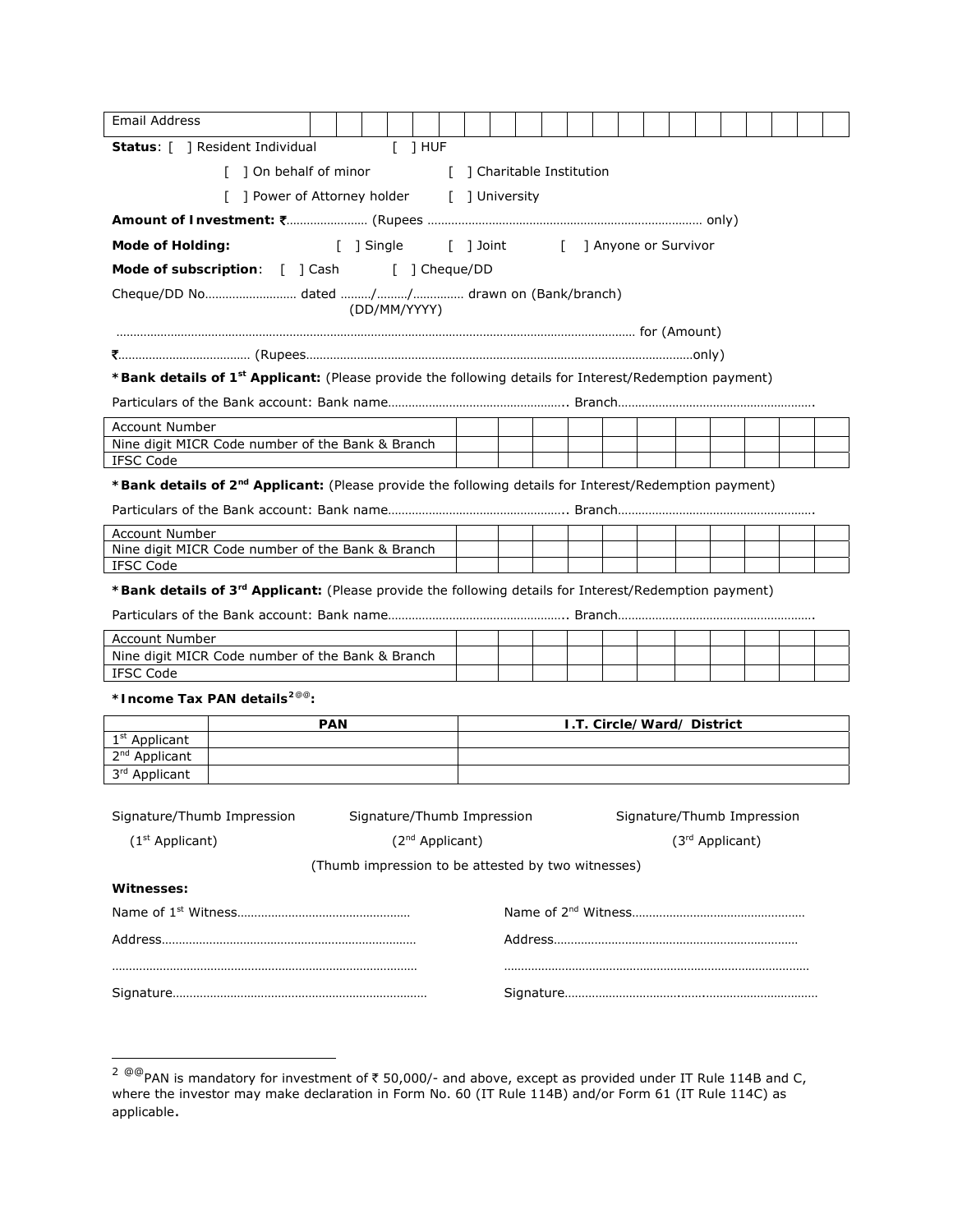### **DECLARATIOM CUM UNDERTAKING TO BE FURNISHED BY THE INVESTORS OF INFLATION INDEXED NATIONAL SAVINGS SECURITY-CUMULATIVE (IINSS-C)**

I/We, as first investor, hereby declare and undertake that my/our aggregate investment in Inflation Indexed National Savings Security-Cumulative:

- 1) As an **individual** 
	- a) in my individual capacity
	- b) in individual capacity on joint basis
	- c) in individual capacity on any one or survivor basis
	- d) on behalf of a minor as Father/mother/Legal Guardian
- 2) As a Hindu Undivided Family (HUF)
- 3) As a **Charitable Institution or University**

Does not exceed ₹ 5,00,000/- (Rupees five lakh only) during the 12-month period commencing from April 01, ………… to March 31, …………..

I/We also declare and undertake that I/We shall adhere to the limit on investments as provided for by the Central government from time to time, which is  $\overline{\epsilon}$  5,00,000/- (Rupees five lakh only) during the 12-month period commencing from April 01, ………… to March 31, …………..

In case, at any time, the said declaration is found untrue/false, no interest shall be payable to me/us, the subscriber(s) on the amount of investments found in excess of the prescribed limit.

|            | Signature or thumb impression<br>of the Subscriber |
|------------|----------------------------------------------------|
| Place:     | (Thumb impression to be attested by two witnesses) |
| Witnesses: |                                                    |
|            |                                                    |
|            |                                                    |
|            |                                                    |
|            |                                                    |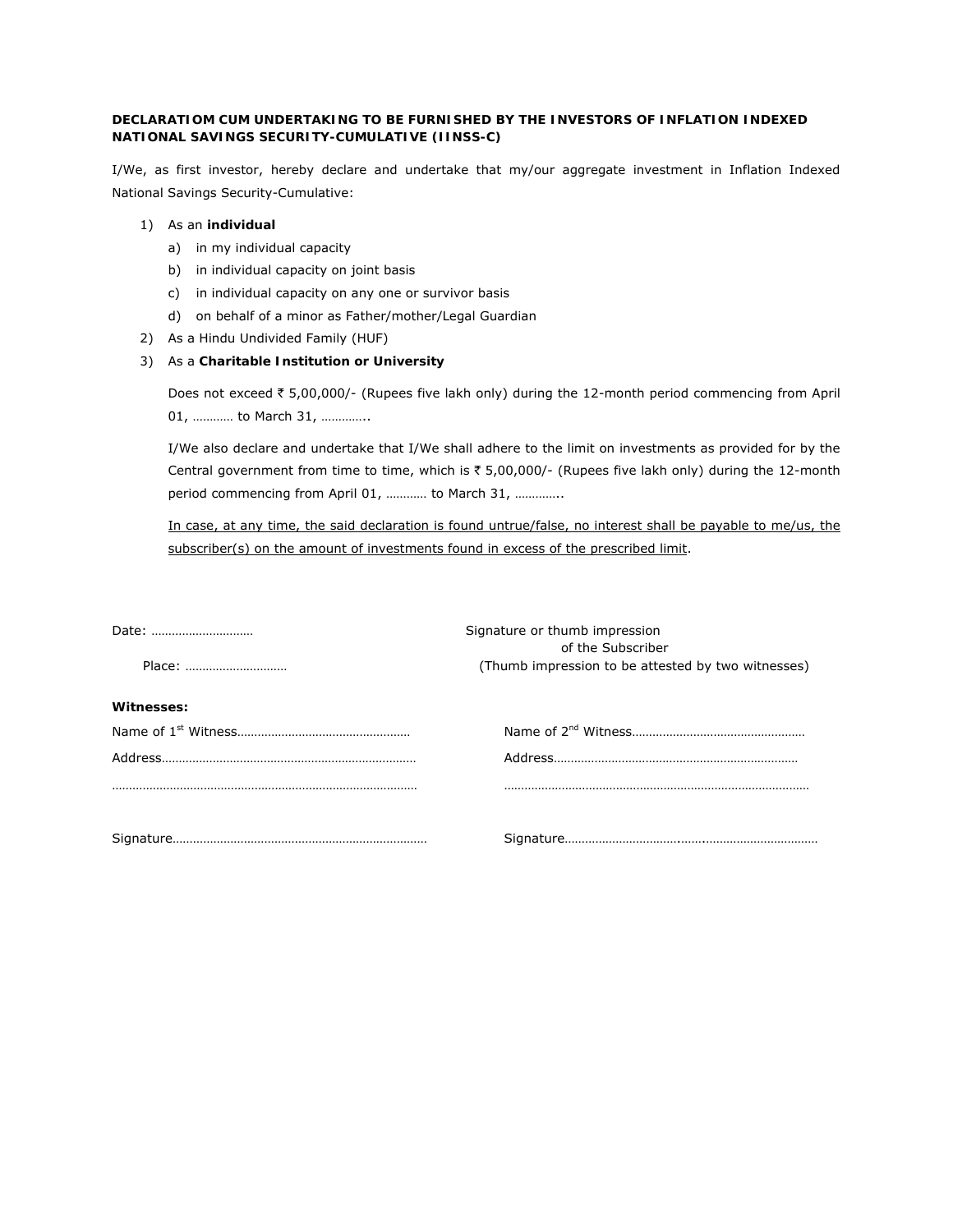### **NECS/NEFT Mandate Form**

(For credit of redemption amount/interest to bank account)

1. Name of the First Applicant

| Mr/Mrs/Ms                                                                                                                                                                                                                                                                                                                                                                                                                                          |  |  |           |  |  |  |  |            |  |  |  |                                                    |             |  |  |  |  |
|----------------------------------------------------------------------------------------------------------------------------------------------------------------------------------------------------------------------------------------------------------------------------------------------------------------------------------------------------------------------------------------------------------------------------------------------------|--|--|-----------|--|--|--|--|------------|--|--|--|----------------------------------------------------|-------------|--|--|--|--|
|                                                                                                                                                                                                                                                                                                                                                                                                                                                    |  |  | Last Name |  |  |  |  | First Name |  |  |  |                                                    | Middle Name |  |  |  |  |
|                                                                                                                                                                                                                                                                                                                                                                                                                                                    |  |  |           |  |  |  |  |            |  |  |  |                                                    |             |  |  |  |  |
| Nine digit Code number of the Bank & Branch                                                                                                                                                                                                                                                                                                                                                                                                        |  |  |           |  |  |  |  |            |  |  |  |                                                    |             |  |  |  |  |
| appearing on the MICR Cheque issued by the bank                                                                                                                                                                                                                                                                                                                                                                                                    |  |  |           |  |  |  |  |            |  |  |  |                                                    |             |  |  |  |  |
| <b>IFSC Code</b>                                                                                                                                                                                                                                                                                                                                                                                                                                   |  |  |           |  |  |  |  |            |  |  |  |                                                    |             |  |  |  |  |
| (Please attach a photocopy of the Cheque leaf or a cancelled cheque issued to you by the bank for verification of<br>the Code number)                                                                                                                                                                                                                                                                                                              |  |  |           |  |  |  |  |            |  |  |  |                                                    |             |  |  |  |  |
| ] Current Account<br>3. Account Type [ ] S. B. account<br>$\Gamma$                                                                                                                                                                                                                                                                                                                                                                                 |  |  |           |  |  |  |  |            |  |  |  |                                                    |             |  |  |  |  |
| <b>Account Number</b>                                                                                                                                                                                                                                                                                                                                                                                                                              |  |  |           |  |  |  |  |            |  |  |  |                                                    |             |  |  |  |  |
| Ledger Number                                                                                                                                                                                                                                                                                                                                                                                                                                      |  |  |           |  |  |  |  |            |  |  |  |                                                    |             |  |  |  |  |
| Ledger Folio No.                                                                                                                                                                                                                                                                                                                                                                                                                                   |  |  |           |  |  |  |  |            |  |  |  |                                                    |             |  |  |  |  |
| I.<br>interest/redemption amounts through NECS/NEFT. I hereby declare that the particulars given above are correct<br>and complete. If the transaction is delayed at all for reasons of incomplete or incorrect information, I would not<br>hold the user institution responsible. I hereby agree to discharge the responsibility expected of me as a participant<br>under the scheme.<br>Date:<br>Signature or thumb impression of the Subscriber |  |  |           |  |  |  |  |            |  |  |  |                                                    |             |  |  |  |  |
| Place:                                                                                                                                                                                                                                                                                                                                                                                                                                             |  |  |           |  |  |  |  |            |  |  |  | (Thumb impression to be attested by two witnesses) |             |  |  |  |  |
| Witnesses:                                                                                                                                                                                                                                                                                                                                                                                                                                         |  |  |           |  |  |  |  |            |  |  |  |                                                    |             |  |  |  |  |
|                                                                                                                                                                                                                                                                                                                                                                                                                                                    |  |  |           |  |  |  |  |            |  |  |  |                                                    |             |  |  |  |  |
|                                                                                                                                                                                                                                                                                                                                                                                                                                                    |  |  |           |  |  |  |  |            |  |  |  |                                                    |             |  |  |  |  |
|                                                                                                                                                                                                                                                                                                                                                                                                                                                    |  |  |           |  |  |  |  |            |  |  |  |                                                    |             |  |  |  |  |
| Bank Certification (Not required if photocopy of the cheque is submitted)                                                                                                                                                                                                                                                                                                                                                                          |  |  |           |  |  |  |  |            |  |  |  |                                                    |             |  |  |  |  |
| Certified that the particulars furnished above are correct as per our records.                                                                                                                                                                                                                                                                                                                                                                     |  |  |           |  |  |  |  |            |  |  |  |                                                    |             |  |  |  |  |

(Date, Bank Stamp & Signature of Authorised Official)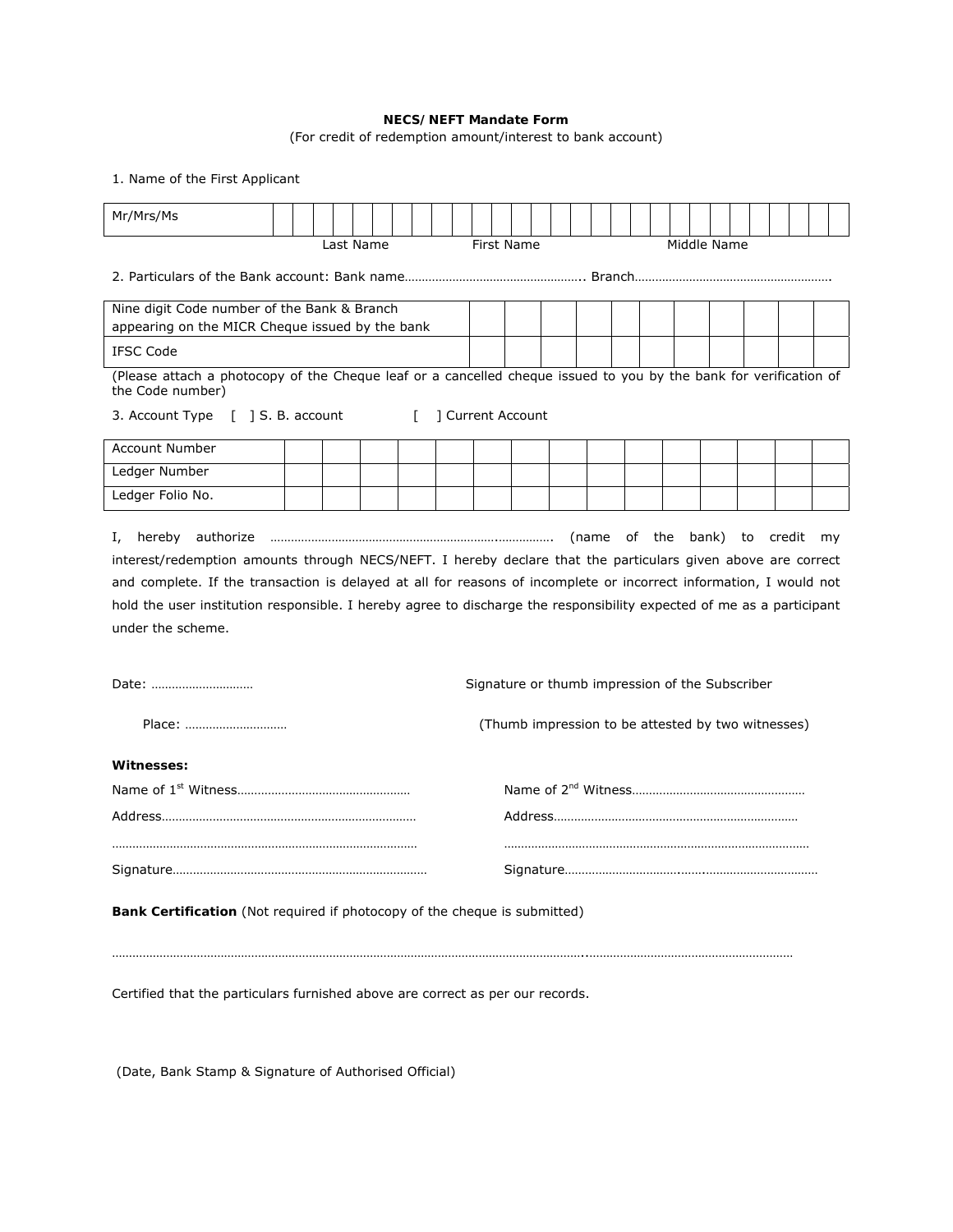### **H.U.F. declaration form**

(Mandatory, if applicant is Karta of HUF)

I, ……………………………………………………………, residing at the address given against First Applicant, do solemnly affirm that I am the Karta of the Hindu Undivided Family and as such have full powers to sell, endorse, transfer or otherwise deal in the Inflation Indexed National Savings Security-Cumulative (IINSS-C) standing in the name of the HUF.

Specimen signature for and on behalf of the HUF (name of the HUF) ………………………………………………………………………………………

(Signature of the Karta with seal of HUF)

Place: …………………………

Date: ……………………………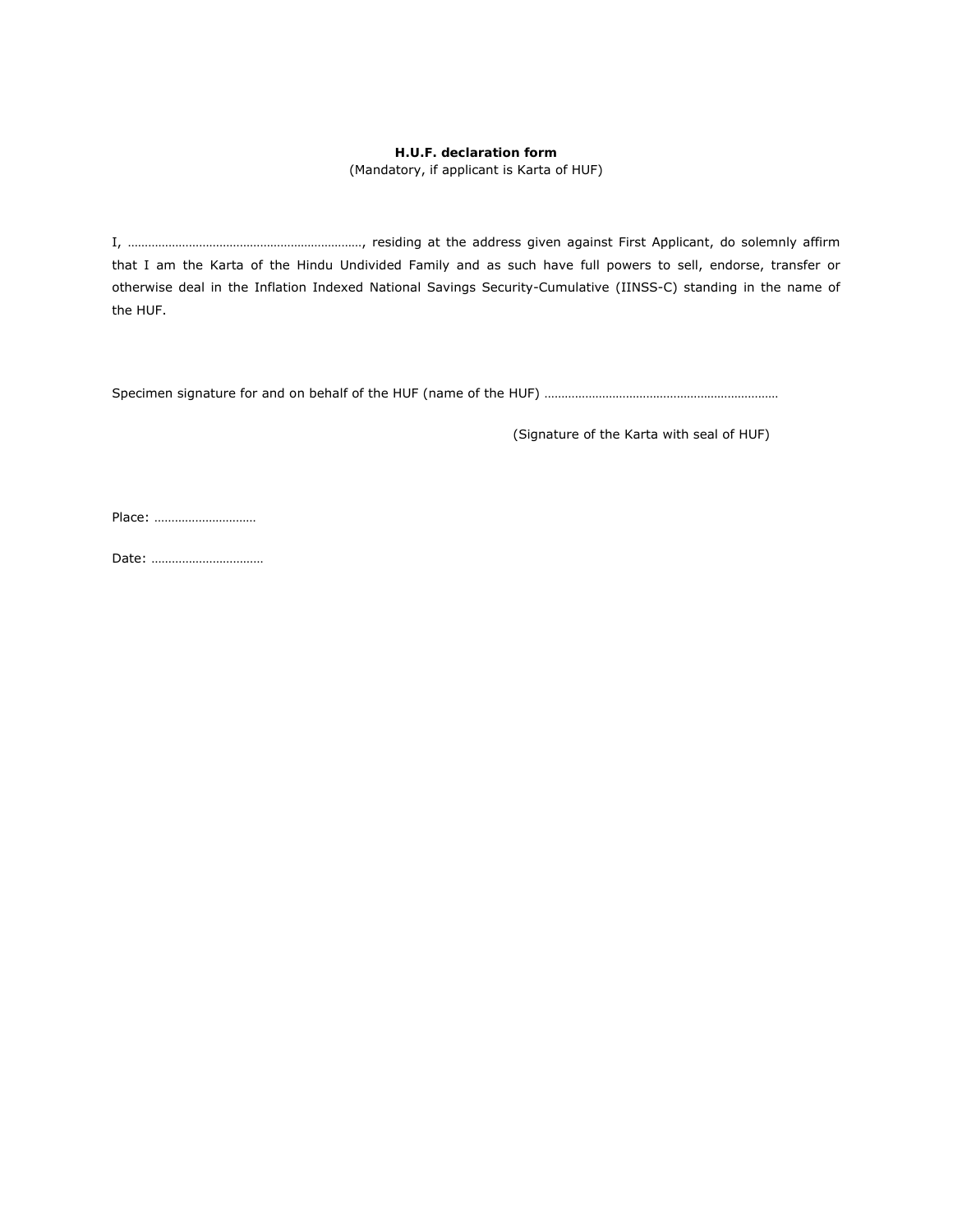#### **Nomination facility** (optional)

I, …………………………………………………………………………………… residing at…………………………………………………………………………

………………………………………………………………………………………, and holder of Bond Number ………………………………

……………………………… nominate the following person/s who shall on my death have the right to the bond / receive payment of the amount for the time being due on the bond(s) specified below :

|     | Particulars of Nominee /s |        |           |                         |         |              |             |  |  |  |  |  |
|-----|---------------------------|--------|-----------|-------------------------|---------|--------------|-------------|--|--|--|--|--|
| Sr. | Date                      | Amount | Date of   | Full name with expanded | Date of | Relationship | Particulars |  |  |  |  |  |
| No. | of                        | (₹)    | repayment | initials and address of | birth   | to holder    | of bank     |  |  |  |  |  |
|     | issue                     |        |           | nominee                 |         |              | account     |  |  |  |  |  |
|     |                           |        |           |                         |         |              |             |  |  |  |  |  |
|     |                           |        |           |                         |         |              |             |  |  |  |  |  |
|     |                           |        |           |                         |         |              |             |  |  |  |  |  |
|     |                           |        |           |                         |         |              |             |  |  |  |  |  |
|     |                           |        |           |                         |         |              |             |  |  |  |  |  |

*If nominee is minor, please fill in the line below:* 

As………………………………………………………..the sole nominee above is a minor on this date, I appoint Mr/Mrs/ Ms ………………………………………………………….. to receive the amount for the time being due on the above bond(s) in the event of my death during the minority of the said nominee…………………………………………………(name of the nominee who is a minor).

**Change/cancellation of nomination**: This nomination is in substitution of the nomination dated ……/…../………. made by me and registered on your books at…………………………………………………………………………. which shall stand cancelled on registration of this nomination.

Place: ……………………… Date: ………………………

> Signature / Thumb impression of the  $1<sup>st</sup>$  Applicant (Thumb impression to be attested by two witnesses)

| <b>Witnesses:</b> |  |
|-------------------|--|
|                   |  |
|                   |  |
|                   |  |
|                   |  |
|                   |  |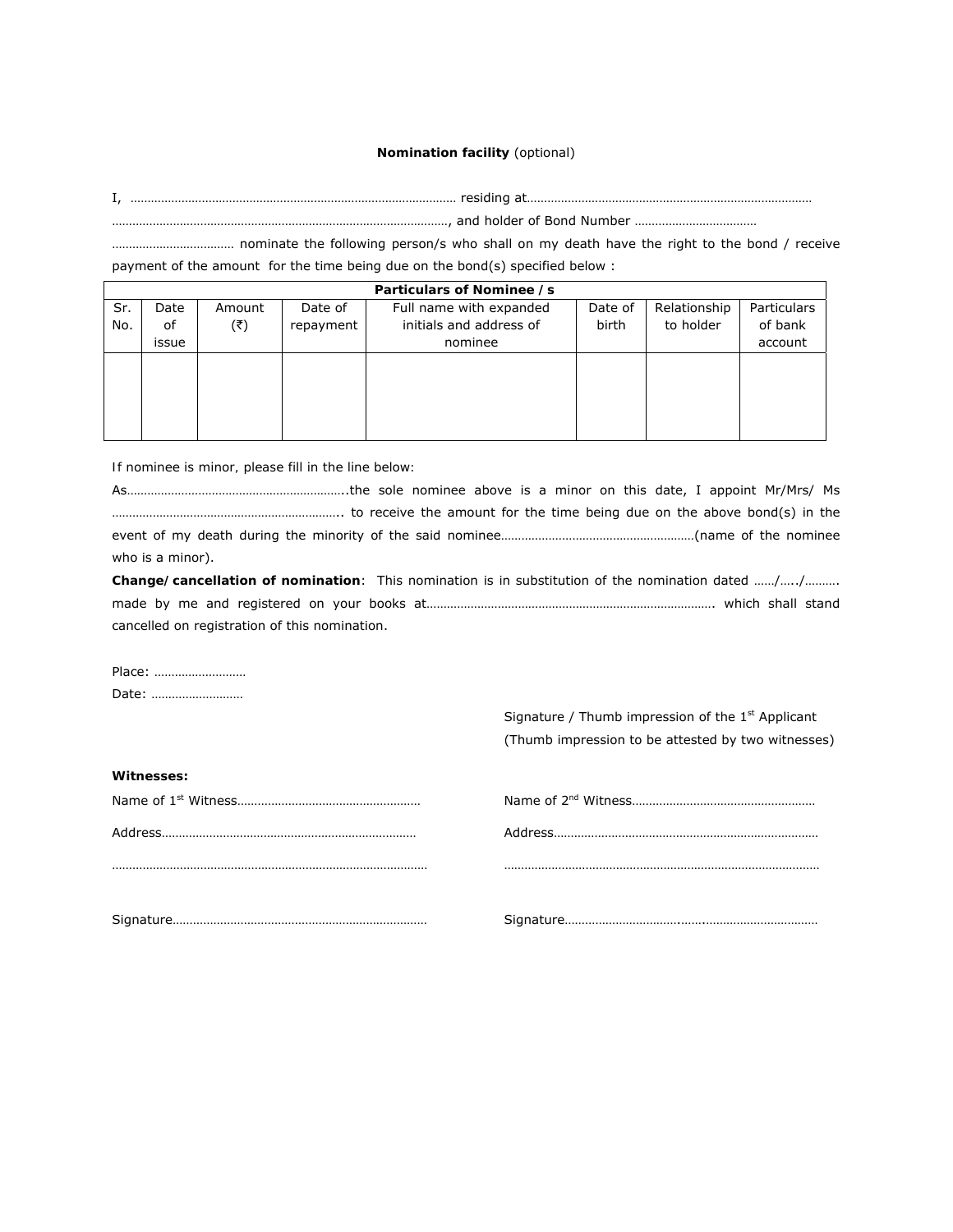#### **INFORMATION FOR INVESTORS IN INFLATION INDEXED NATIONAL SAVINGS SECURITY-CUMULATIVE (IINSS-C)**

Government of India has introduced Inflation Indexed National Savings Security-Cumulative (IINSS-C) vide their Notification F.No. 4(16) W&M/2012 dated December 19, 2013. The main features of the Scheme are as under:-

| <b>I</b> tem            | <b>Inflation Indexed National Savings</b>    | <b>Remarks</b>                           |
|-------------------------|----------------------------------------------|------------------------------------------|
|                         | Security-Cumulative                          |                                          |
| Category of<br>1)       | Individual, HUF,                             | Non resident Indians are not eligible to |
| Investor                | University, Charitable Institution.          | invest in these bonds                    |
| 2) Limit of investment  | ₹5,000/-<br>Minimum<br>and<br>Maximum        |                                          |
|                         | investment ₹5,00,000/- per investor per      |                                          |
|                         | annum                                        |                                          |
| 3) Date of Issue of     | Date of receipt of funds/realization of      |                                          |
| bonds                   | cheque/draft                                 |                                          |
| 4) Forms of Bonds       | Demat                                        | Bond Ledger Account (BLA)                |
| 5) Interest Option      | Cumulative i.e. interest is payable at the   | Half-yearly interest compounding         |
|                         | time of maturity                             |                                          |
| 6) Post Maturity        | Post Maturity Interest is not payable        |                                          |
| Interest                |                                              |                                          |
| 7) Bank account         | It is mandatory for the investors to provide |                                          |
|                         | bank account details to facilitate payment   |                                          |
|                         | of interest /maturity value                  |                                          |
| 8) Nomination           | The sole Holder or all the joint holders may | <b>Including NRIs</b>                    |
| Facility                | nominate one or more persons as nominee      |                                          |
| 9) Maturity period      | After 10 years                               |                                          |
| 10) Premature           | After one year from date of issue for senior | Penalty charges @ 50% of last coupon     |
| redemption              | citizens i.e 65 years and above of age, and  | payment. Allowed only on coupon          |
|                         | for all others after three years.            | dates.                                   |
| 11) Transferability     | Limited to nominee(s) on death of holder     |                                          |
|                         | (only for individuals).                      |                                          |
| 12) Loans from banks    | The holders of the said securities shall be  |                                          |
| against the security of | entitled to create pledge, hypothecation or  |                                          |
| these Savings bonds     | lien in favour of scheduled bank, FIs,       |                                          |
|                         | NBFCs.                                       |                                          |
| 13) Application forms   | Branches of SBI and Associate banks, 20      |                                          |
|                         | Nationalised banks, 3 Private Sector banks   |                                          |
|                         | viz. HDFC Bank Ltd., ICICI Bank Ltd. and     |                                          |
|                         | Bank Ltd., and<br>Stock<br>Axis<br>Holding   |                                          |
|                         | Corporation of India Ltd.                    |                                          |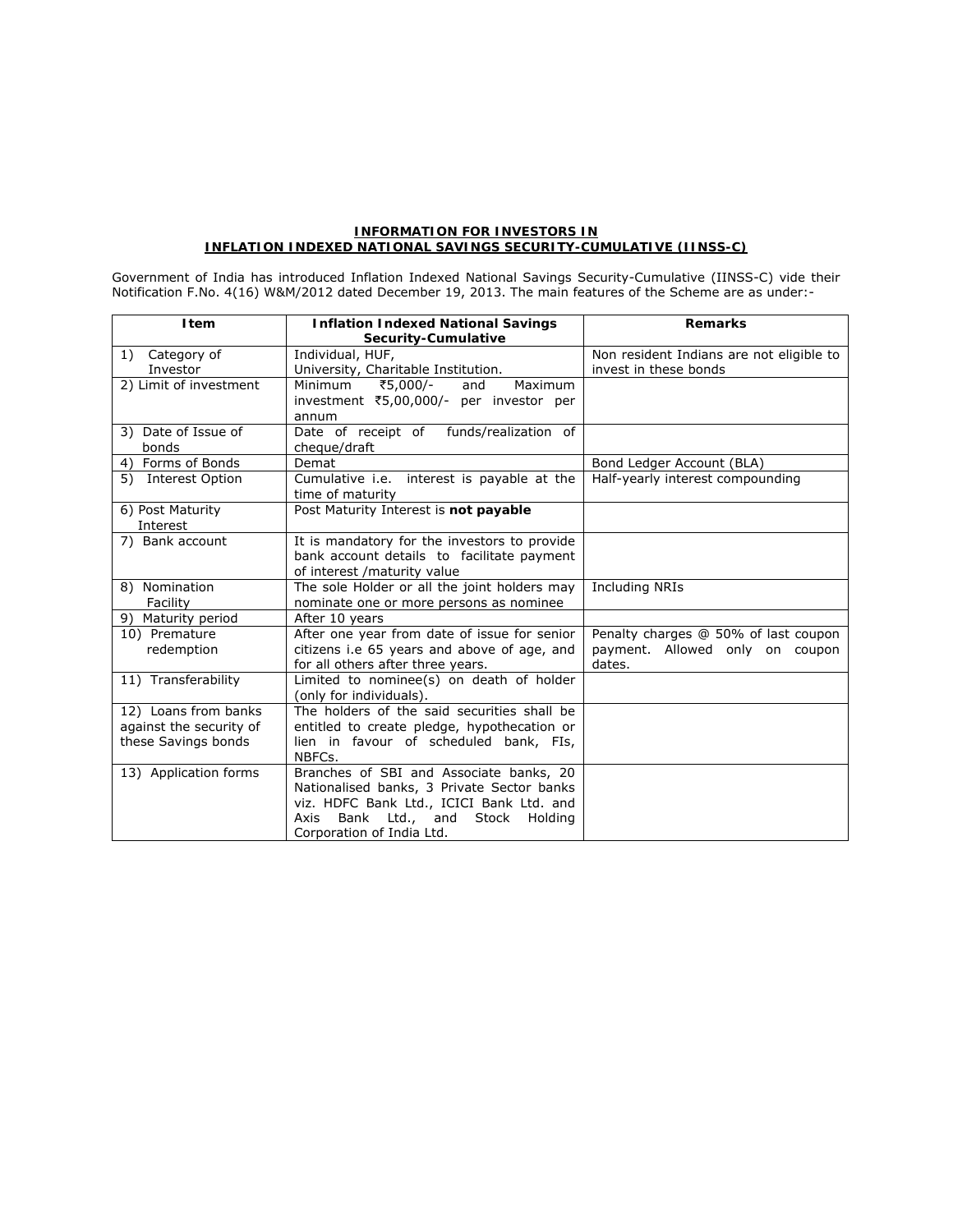#### **DUTIES OF INVESTOR/ APPLICANTS**

- a) Please fill up the application in all respects.
- b) Incomplete applications are liable to result in delay of issue of the securities (at the cost of the investor).
- c) In case the application is submitted by a Power of Attorney (POA) holder, please submit original POA for verification, along with an attested copy.
- d) In case the application is on behalf of a minor, please submit the original birth certificate from the School or Municipal Authorities for verification, together with an attested copy.
- e) Please note that nomination facility is available to a Sole Holder or all the joint holders (investors) of an IINSS-C Bond.
- f) In case nominee is a minor, please indicate the date of birth of the minor and a guardian can be appointed.
- g) Nomination facility **is not available** in case the investment is **on behalf of minor.**
- h) Please notify the change of address immediately.
- i) POST MATURITY INTEREST IS NOT PAYABLE AFTER DATE OF MATURITY. HENCE PLEASE OBTAIN REDEMPTION PROCEEDS ON THE DUE DATE.
- j) Indicate your date of birth/age.
- k) Provide your bank account details for receiving payment through Electronic mode
- l) Any information regarding tax applicability may be provided to the bank/branch.

#### **RIGHTS OF THE INVESTOR**

- a) The Bond (Certificate of Holding) will be issued on the day receipt of funds/realization of cheque/draft.
- b) The interest on the bond compounds half-yearly. The redemption proceeds (principal and interest) will be credited to the bank account of the holder directly, as per the details provided by him/her in the application form.
- c) Maturity intimation advice will be issued one month before the due date of the bond.
- d) Facility for payment of interest and principal by 'demand draft free of cost or at par cheques' for is available.
- e) The facility of intra-bank branch and inter bank branch transfer of the bonds is available.
- f) Application forms for investments, redemption, NECS/NEFT Mandate, etc. in respect of IINSS-C Bonds are available on the website at www…………com (Banks and SHCIL website).
- g) A sole holder or all the joint holders may nominate one or more nominees to the rights of the bonds. Nonresident Indians can also be nominated
- h) The nomination will be registered at the Office of Issue and a Certificate of Registration will be issued to the holder.
- i) The nomination can be varied by registering a fresh nomination.
- j) The existing nomination can be cancelled by a request to the Office of Issue.
- k) The redemption is due on expiry of ten years from the date of investment, unless applied for premature redemption as applicable.
- l) The investor is entitled to receive repayment amount within five clear working days from the date of tender of acquaintance**.**
- m) To avoid delay in receipt of interest/redemption proceeds applicants may indicate his choice, for availing of half yearly interest/redemption proceeds through NECS/NEFT/ RTGS or direct credit to the bank account.
- n) Investors are entitled for compensation for delayed payments at the rate decided by RBI (in respect of Relief and Savings bonds) vide their circulars issued from time to time.

In case the bank does not comply with the above, you may lodge a complaint in writing in to the nearest office of Reserve Bank of India as under:

**THE REGIONAL DIRECTOR, RESERVE BANK OF INDIA, CUSTOMER SERVICE DEPARTMENT/ BANKING OMBUDSMAN (LOCATION)**  --------------------------------------

YOU MAY ALSO ADDRESS YOUR COMPLAINT TO:

**THE CHIEF GENERAL MANAGER IN-CHARGE DEPARTMENT OF GOVERNMENT AND BANK ACCOUNTS CENTRAL OFFICE BYCULLA, OPP. BOMBAY CENTRAL RAILWAY STATION MUMBAI-400 008, MAHARASHTRA**